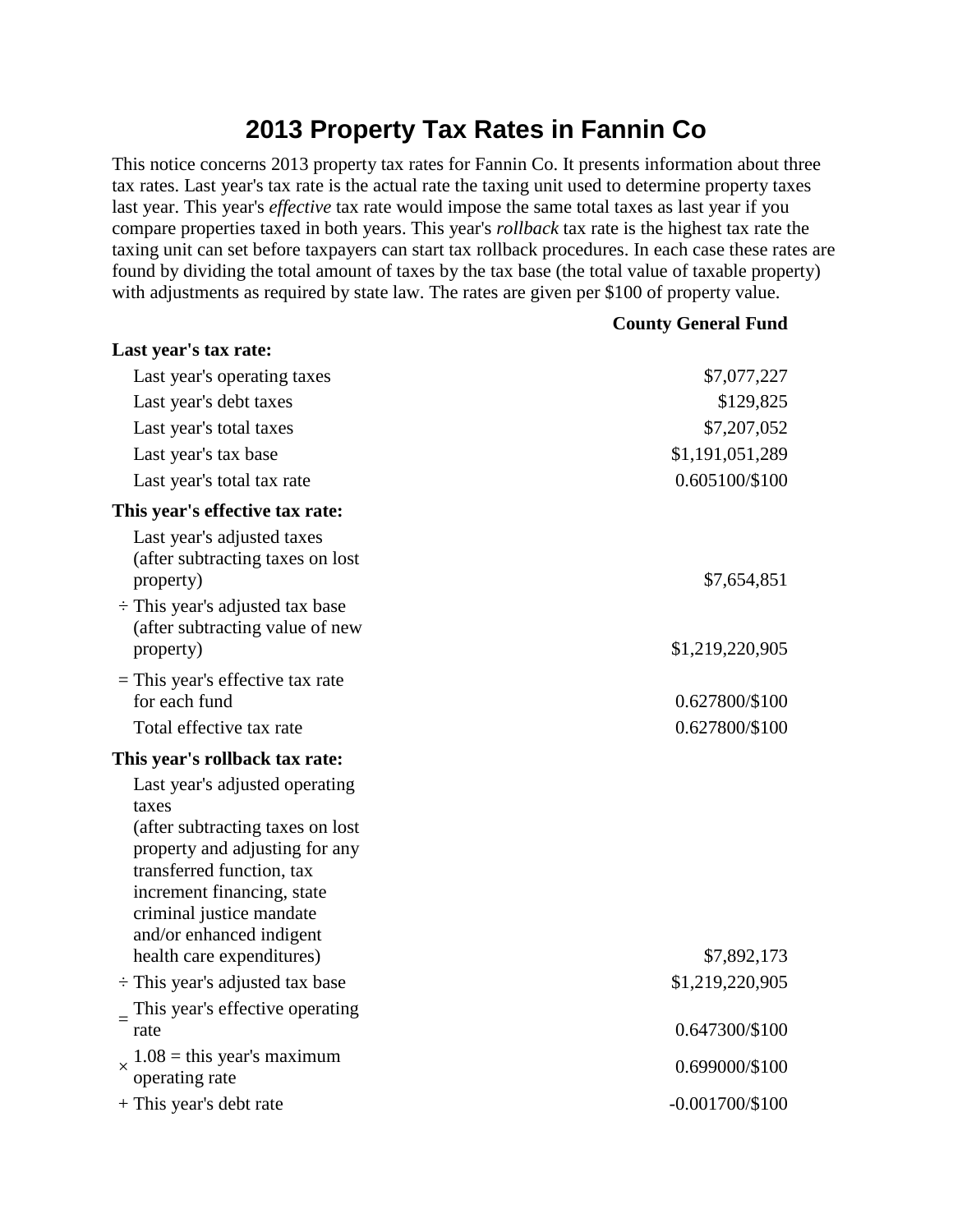$=\frac{\text{This year's rollback rate for}}{\text{each fund}}$  0.697300/\$100 This year's total rollback rate 0.697300/\$100